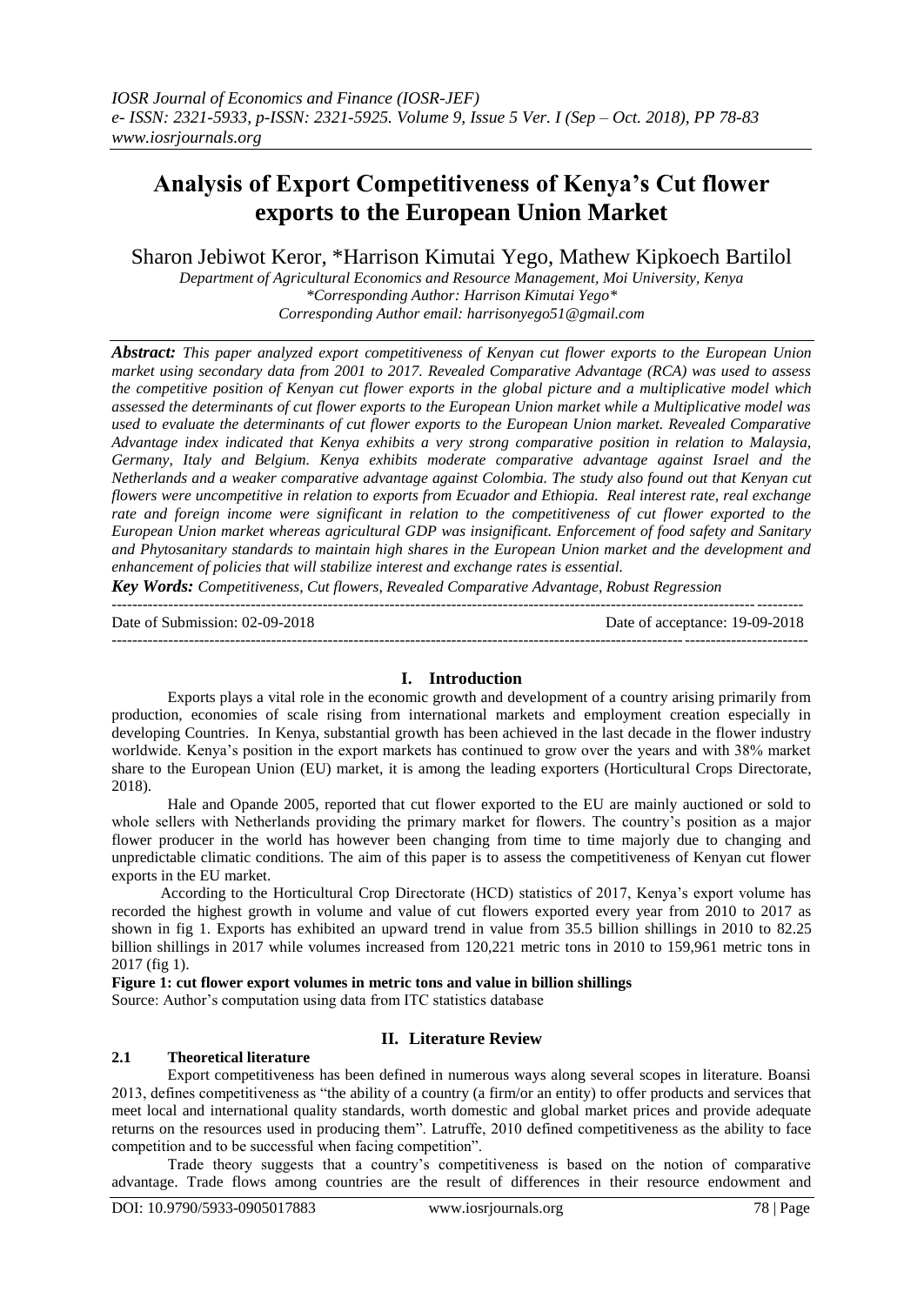production costs. Under common conditions, a country will specialize in production of a good in which it has a cost advantage. This paper however makes use only of the revealed comparative advantage (RCA) measures in assessing cut flower export competitiveness for Kenya.

## **2.2 Empirical literature**

RCA and a multiplicative models were used in assessing the competitiveness of cut flower exports to the EU market. Previous studies include Mahmood (2004), Ghaniet et al. (2008), Shah et al. (2009), Yego, Samoei and Biwott (2016), Orindi (2010), Miano (2009), Eita (2008), Yego & Siahi (2018) and Meme (2011). The regression results of a study on the determinants of the Kenyan exports by Orindi (2010) indicated that explanatory variables namely, the importer's GDP and population provided most of the explanatory power in the regression. The coefficients of these variables had positive signs and hence they were consistent with theoretical expectations.

Miano (2009) in a study investigated factors that determine tea export supply in Kenya by using time series data from 1970-2007: the author employed Simple linear model using Ordinary Least Squares (OLS). The variables under consideration were real exchange rate, input prices, and prices of tea substitutes, weather patterns, wage rate and structural adjustment programmes.

Yego & Siahi (2018)assessed the competitiveness and determinants of Livestock and livestock products exports from Kenya and concluded that an increase in Kenya's and importer's GDP led to an increase in exports. The distance variable was negative and significant implying an increase in distance has an inverse relationship with livestock and livestock products exports. Distance was used as a proxy to transaction costs.

Meme (2011)estimated the export performance of horticultural exports from Kenya and concluded that Agricultural GDP, Real exchange rate and Real interest rates explained the performance of horticultural exports while foreign income did not significantly explain the performance of horticultural products exports.

# **III. Data And Methodology**

### **3.1 Data types and sources**

This study used secondary data for the year 2001 to 2017 (data for analyzing the Revealed Comparative Advantage was from 2008 to 2017). Data for Cut flower exports in tons was obtained from International Trade Commodity (ITC) statistics while GDP per capita was obtained from World Development Indicators database of the World Bank. Data for exchange rate and real interest rates were obtained from the Central Bank Statistical Bulletin while that of Agricultural GDP was obtained from FAOSTAT data base while that of Consumer Price Index (CPI) for Kenya and importing countries was obtained from the World Development Indicators (WDI) of the World Bank. The market of focus was for the 28 members of the European Union commonly known as EU-28.

| <b>Variable</b>                     | <b>Explanation</b>                                                         | Expected a priori  |
|-------------------------------------|----------------------------------------------------------------------------|--------------------|
|                                     |                                                                            | assumption         |
| Cut flower exports $(y)$            | Total exports to EU-28 in metric tons                                      | Dependent variable |
| Agricultural GDP $(x1)$             | Capacity to produce in the agricultural sector implying that an            |                    |
|                                     | increase in its GDP reflects an increase in exports                        |                    |
| Real interest rate $(x2)$           | Changes in real interest rates affects exports due to its effects in       |                    |
|                                     | the cost of borrowing <i>i.e.</i> cut flower industry is capital incentive |                    |
|                                     | and most exporters get capital through loans                               |                    |
| Real effective exchange rate $(x3)$ | Depreciation or appreciation of the local currency has an effect           | $-/-$              |
|                                     | on the value of exports                                                    |                    |
| Foreign income $(x4)$               | Changes in national income in foreign countries affect the                 |                    |
|                                     | exports through the income effect that occurs when there is a              |                    |
|                                     | change in consumption due to a change in real income                       |                    |

# **Table 1: Definition of variables**

# **3.2 Model specification**

# **3.2.1 Revealed Comparative Advantage**

The RCA index, presented by Balassa, is in the shape of ratios of two shares. The index explores whether the country has a comparative advantage over the rival countries. The standard Balassa s' RCA index is in following form:

*RCA = In [(Xik/ΣXk)/ (Xir/ΣXr)]……………. (1)*

*Where,* $X_{ik}$  *= Exports of cut flowers from Kenya to the EU* 

- $X_k$  = Total exports from Kenya to the EU
- $X_{ir}$  = Exports of cut flowers from a rival country to the EU
- $X_r = Total$  exports from a rival country to the EU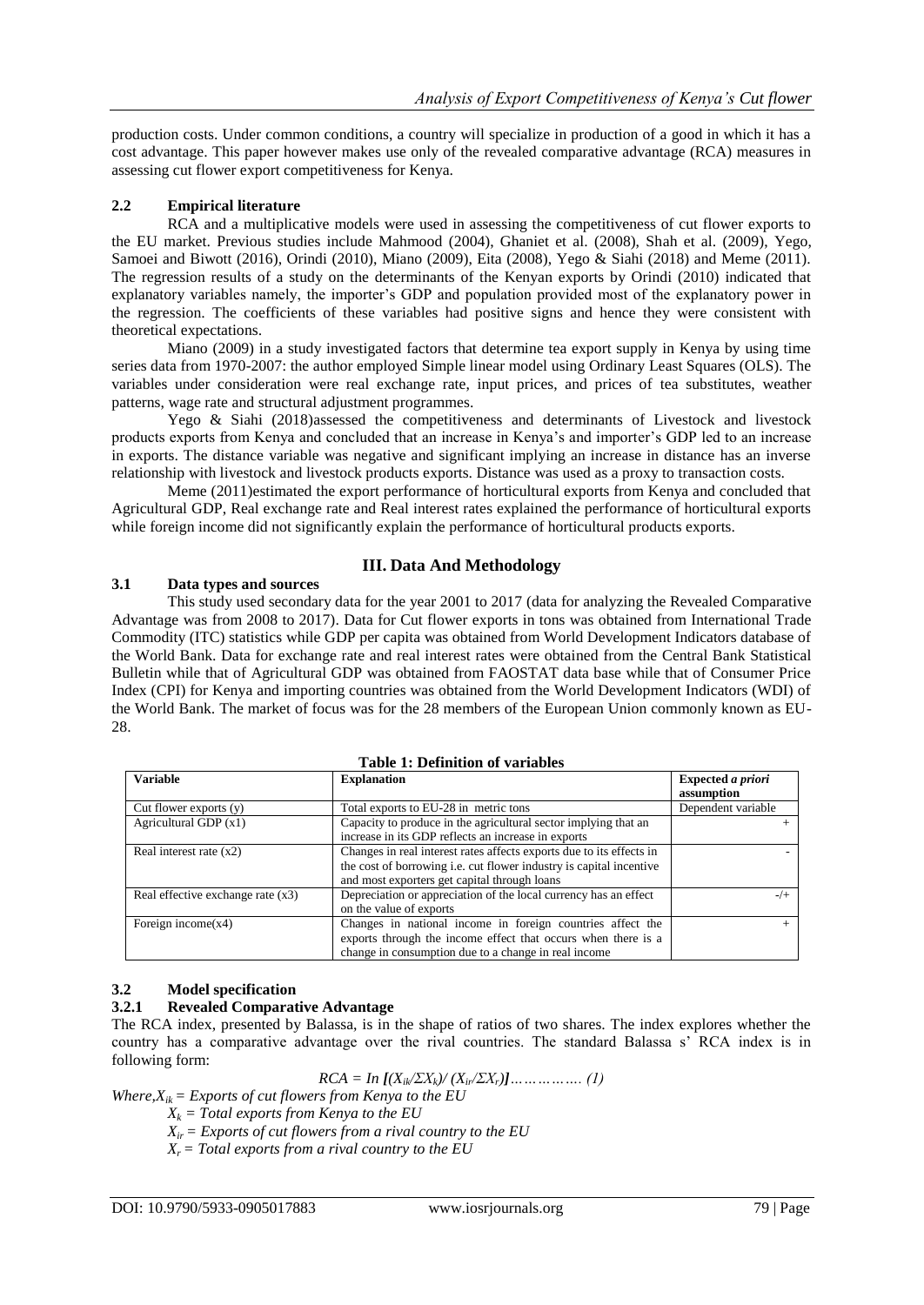The advantage of using RCA index is that it considers the inherent advantage of a particular export commodity and is constant with the change in an economy's comparative factor endowment and productivity.

The shortcoming though, is that it cannot differentiate improvements in factor endowment and pursuit of suitable trade policies by a country (Batra and Khan, 2005). RCA can be further categorized into four classes according to the works of Hinloopin and Van Marrewiyk (2001):

*Class a: 0< RCA index ≤ 1: Comparative disadvantage*

*Class b: 1< RCA index ≤ 2: Weak comparative advantage*

*Class c: 2< RCA index ≤ 4: Medium Comparative advantage*

*Class d: 4< RCA index: Strong comparative advantage*

A multiplicative model was adopted in assessing the determinants of cut flower exports to the EU market. The study adopted the model of the following form;

$$
Yi = \beta_0 + X^{\beta}I_{1i} + X^{\beta}I_{2i} + X^{\beta}I_{3i} + X^{\beta}I_{4i} + \mu_i
$$
............ (2)

Where, *Yi = Cut flower exports to the EU market in tons*

*X1 = Kenya's agricultural GDP*

*X2 = Real interest rate*

*X3 = Real effective exchange rate*

*X4 = Importer's GDP per capita (proxy for foreign income of the importer)*

*β0 – β4 = parameter estimates*

 $\mu_i = Error \ term$ 

The model above can be linearized into double logs as follows:

 $LnYi = \beta_0 + \beta_1 LnX_{1i} + \beta_2 LnX_{2i} + \beta_3 LnX_{3i} + \beta_4 LnX_{4i} + \mu_i \dots \dots \dots \dots \dots$  (3)

### **IV. Results And Discussion**

#### **4.1 Revealed Comparative advantage index of Kenya and her competitors in the EU market**

The period under consideration is 2008-2017 as indicated by the summary of results presented in Table 2. Kenya exhibits a very strong comparative position against its rival countries Malaysia, Germany, Italy and Belgium with very strong RCA indices (RCA>4) for the whole period under investigation. It exhibits a moderate comparative advantage against Israel and the Netherlands and a weaker comparative advantage against Colombia. Netherlands is the leading exporter of cut flowers accounting for 52% of total cut flower exports in the world but is also a one of the largest importers of the same with the main destination of Kenya's cut flower exports in Europe.

| Year | <b>Belgiu</b> | <b>Colombi</b> | <b>Ecuador</b> | <b>Ethiopia</b> | German | Isra | <b>Italy</b> | <b>Malaysi</b> | <b>Nether</b> |
|------|---------------|----------------|----------------|-----------------|--------|------|--------------|----------------|---------------|
|      | m             | a              |                |                 |        | el   |              | а              | lands         |
| 2008 | 5.66          | 1.27           | 0.97           | $-0.79$         | 7.56   | 3.19 | 5.70         | 8.04           | 2.25          |
| 2009 | 5.02          | 1.49           | 0.27           | $-1.06$         | 7.54   | 2.56 | 5.71         | 8.33           | 2.24          |
| 2010 | 4.58          | 1.12           | 0.31           | $-0.86$         | 7.67   | 2.20 | 5.58         | 8.50           | 2.24          |
| 2011 | 4.68          | 1.81           | 0.41           | $-0.80$         | 7.00   | 2.99 | 5.72         | 8.82           | 1.99          |
| 2012 | 4.62          | 1.89           | 0.25           | $-0.82$         | 6.87   | 2.99 | 5.72         | 8.64           | 2.13          |
| 2013 | 4.67          | 1.89           | 0.55           | $-1.10$         | 6.83   | 3.00 | 5.67         | 8.31           | 2.51          |
| 2014 | 4.54          | 1.77           | 0.28           | $-1.05$         | 6.82   | 3.04 | 5.74         | 8.98           | 2.46          |
| 2015 | 5.70          | 1.42           | 0.31           | $-1.11$         | 6.84   | 3.18 | 5.71         | 8.75           | 2.51          |
| 2016 | 5.76          | 1.39           | 0.54           | $-1.01$         | 7.03   | 3.12 | 5.77         | 9.29           | 2.58          |
| 2017 | 5.82          | 1.44           | 0.57           | $-0.93$         | 7.17   | 3.55 | 5.80         | 9.66           | 2.48          |

**Table 2: RCA index: Cut flowers and flower buds - SITC REV 3, CODE - 0603**

Source*:* ITC Trade map and own calculations

Kenya has however a comparative disadvantage over Ecuador and Ethiopia for the whole period under consideration (RCA < 1). These two countries appear to be in relatively strong competitive position than Kenya within the EU market as Ethiopia holds a very strong position in the export of cut flowers. This means that Kenya faces a threat especially signing of future preferential trade agreements between Ethiopia and the EU since cut flower structure between Kenya and Ethiopia are similar. This results were consistent with that of Mahmood (2004) of Pakistan's Agricultural exports.

#### **4.2 Unit root test results**

This section used secondary data from 2001- 2018, balanced fixed and short panel data set. The study used Im pesaran and Shin (IPS) panel unit root test. The null hypothesis is that all individuals follow a unit root while the alternative allows some individuals to have unit root (IPS, 2003). The variables were non-stationary at levels but became stationary upon first differencing (Table 2).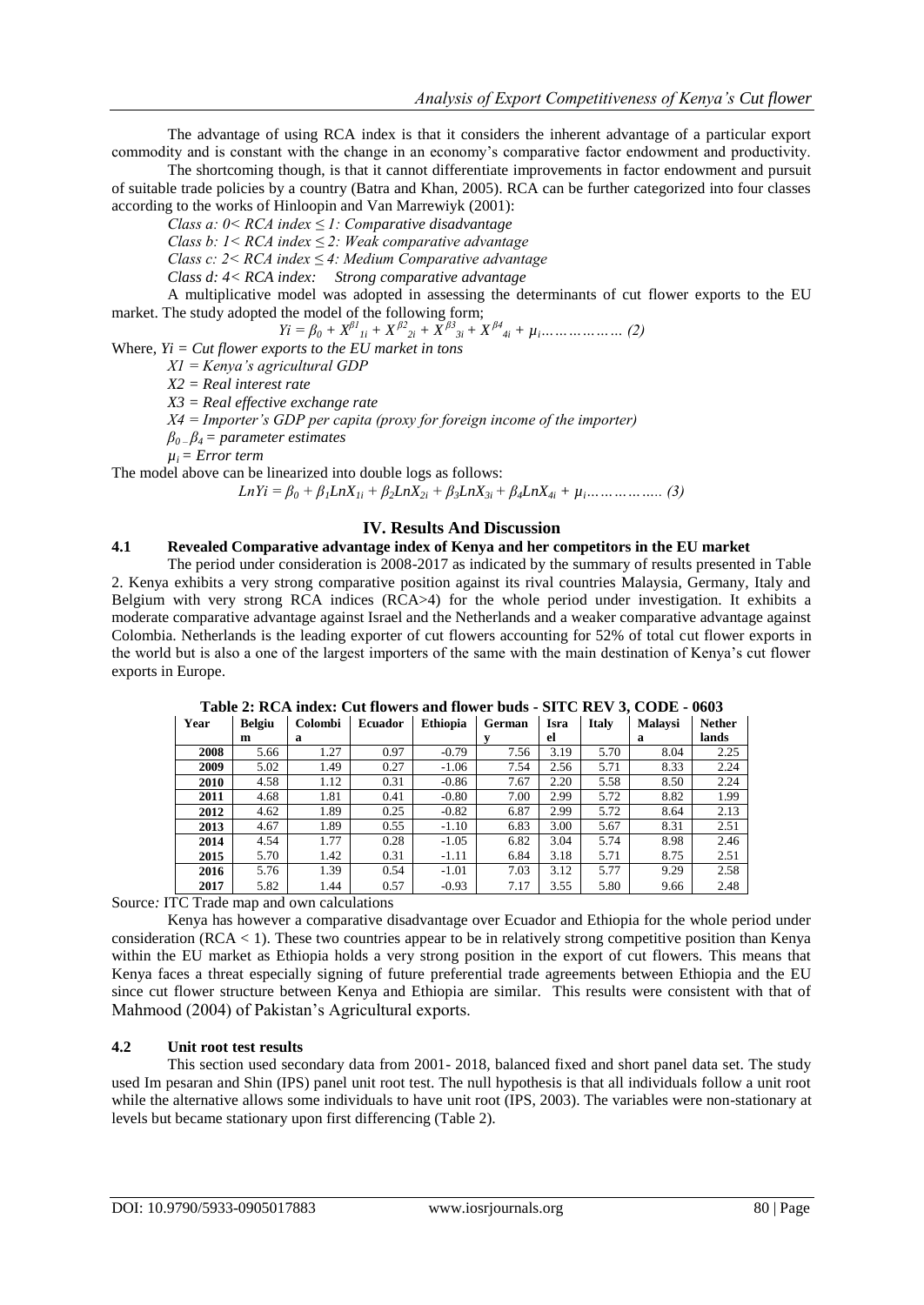|                 | <b>Stationary at levels</b> |         |                 |          | <b>Stationary at first differencing</b> |         |                 |  |
|-----------------|-----------------------------|---------|-----------------|----------|-----------------------------------------|---------|-----------------|--|
| <b>Variable</b> | statistic                   | p-value | <b>Decision</b> | Variable | statistic                               | p-value | <b>Decision</b> |  |
| $\mathbf{v}$    | 6.247                       | 1.000   | Non stationary  | Dy       | $-7.378$                                | 0.000   | Stationary      |  |
| x1              | 0.589                       | 0.722   | Non stationary  | Dx1      | $-4.797$                                | 0.000   | Stationary      |  |
| x2              | $-5.492$                    | 0.000   | Stationary      | Dx2      | $-7.621$                                | 0.000   | Stationary      |  |
| x <sub>3</sub>  | 3.927                       | 000.1   | Non stationary  | Dx3      | $-8.918$                                | 0.000   | Stationary      |  |
| x4              | $-5.295$                    | 0.000   | Stationary      | Dx4      | $-7.267$                                | 0.000   | Stationary      |  |

**Table 3: Unit root regression results**

Source*:* Authors computation from Stata software version 13.0

Note: "D" denotes differencing

#### **4.3 Hausman test results**

Two approaches are used in panel data i.e. the random effects model and the fixed effects model to decide on which method to use. Hausman test is done in order to determine the best approach between the two. The null hypothesis of the hausman test is that random effects is the best approach. Hausman test was conducted and the value of Probability >  $\text{chi}^2$  < 0.05, i.e. significant, then fixed effects becomes the best approach. In this study, the Hausman test revealed that ch2 (4) = 0.64. Probability >chi<sup>2</sup> = 0.9591 which is > 0.05 and hence the study used the random effects approach.

The study used robust random effects regression to check and correct for heteroskedasticity and serial correlation. Results for fixed effects and random effects regressions are presented in Appendices.

| Table 4: Robust random effects regression results |             |             |           |        |  |  |  |
|---------------------------------------------------|-------------|-------------|-----------|--------|--|--|--|
| <b>Variable</b>                                   | Coefficient | Robust Std. | z         | p >  z |  |  |  |
|                                                   |             | error       |           |        |  |  |  |
| Dx1                                               | $-1.112$    | 0.013       | $-85.70$  | 0.000  |  |  |  |
| Dx2                                               | $-0.020$    | 0.001       | $-6.79$   | 0.000  |  |  |  |
| Dx3                                               | 0.428       | 0.012       | 34.92     | 0.000  |  |  |  |
| Dx4                                               | 0.233       | 0.024       | 9.56      | 0.000  |  |  |  |
| Constant                                          | $-0.169$    | 0.001       | $-128.78$ | 0.000  |  |  |  |
| $R^2$                                             | 0.3960      |             |           |        |  |  |  |
| $\text{Ch}^2$                                     | 9267.21     |             |           |        |  |  |  |
| Probability $>$ ch <sup>2</sup>                   | 0.000       |             |           |        |  |  |  |

#### **4.4 Robust random effects regression results**

Source: Authors computation from Stata software version 13.0

The regression results resulted in the following model:

 $DYi = -0.169 - 0.02DX_2 + 0.428DX_3 + 0.233DX_4$ 

From the results in Table 4, real interest rate  $(Dx2)$ , real exchange rate  $(Dx3)$  and foreign income  $(Dx4)$ are significant in explaining the competitiveness of cut flower exports to the EU-28 market. The coefficients of the three variables are significant at 1% level of significance. A 1% increase in real interest rates lead to a decrease in the exports of cut flowers by approximately 0.2% and the inverse is true. The sign of the coefficient is negative and hence is theoretically consistent with economic theory. The horticulture industry in general is capital intensive and hence the level of real interest rates is very sensitive to exporters as low rates creates an incentive to borrow and vice versa. The coefficient of real exchange rate is positive and also theoretically consistent with economic theory. An increase in real exchange rate by 1% i.e. depreciation leads to an increase in cut flower exports to the EU market by approximately 42.3%. Depreciation of the Kenyan Shilling against the euro currency makes Kenyan cut flowers to be competitive thus increasing exports to these markets. The coefficient of foreign income (national income of importing country) is positive and statistically significant at 1% level of significance, which is consistent with economic theory. This implies that an increase in foreign income by 1% leads to a 23.3% increase in cut flower exports. An increase in the national income in foreign countries will lead to a surge in foreign demand of exports as a result of income effect and the *vice versa* is true. The coefficient of Agricultural GDP was significant but negative against the theoretical aspects of supply.

Similar results were reported by Meme (2011) while estimating the export performance of horticultural exports from Kenya. The author concluded that Real exchange rate and Real interest rates and Agricultural GDP explained the performance of horticultural exports while foreign income did not significantly explain the performance of horticultural products exports. In this study however, the coefficient of Agricultural GDP was negative but while that of foreign income was positive and significant.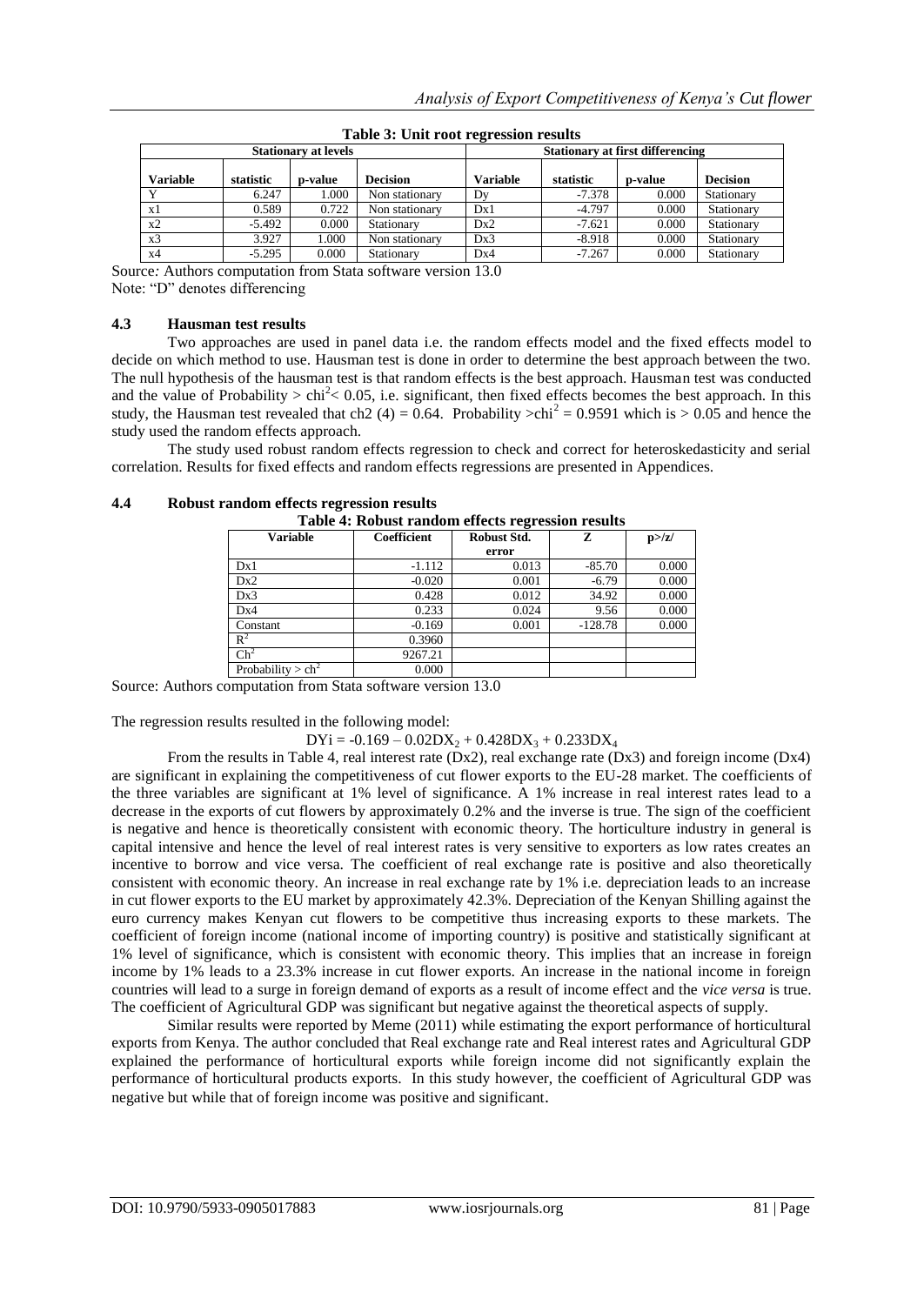### **V. Conclusion**

The study sought to analyze export competitiveness of Kenya's cut flower exports to the European Union market. The study found that in relation to RCA indices Kenya's cut flower exports were highly competitive against Malaysia, Germany, Italy and Belgium while moderately competitive against Israel and Netherlands. The study also found that Kenya's cut flower exports were weakly competitive against Colombia's exports and uncompetitive in relation to exports from Ecuador and Ethiopia. The regression results indicated that real interest rate, real exchange rate and foreign income were significant in relation to the competitiveness of cut flower exported to the EU-28 market whereas agricultural GDP was insignificant in relation to the same.

The government therefore needs to develop and enhance interest and exchange rate stabilization policies. Monetary authorities should formulate policies that maintain the real exchange rate at a level that is competitive for the exports of cut flowers. Policies of lowering inflation should also be adopted since it is one of the key causes of high interest rates.

#### **References**

- [1]. Horticultural Crops Directorate, 2018
- [2]. Horticultural Crops Directorate, 2017<br>[3]. Hale, A., & Opondo, M. (2005). Hui
- Hale, A., & Opondo, M. (2005). Humanising the cut flower chain: Confronting the realities of flower production for workers in Kenya. Antipode, 37(2), 301-323
- [4]. Boansi, D., & Crentsil, C. (2013). Competitiveness and determinants of coffee exports, producer price and production for Ethiopia. Munich Personal RePEc Archive Paper, 6(48869)
- [5]. Latruffe, L. (2010). Competitiveness, productivity and efficiency in the agricultural and agri-food sectors
- [6]. Balassa, B. (1965). Trade liberalisation and "revealed" comparative advantage 1. The manchester school, 33(2), 99-123
- [7]. Mahmood, A., & Nishat, M. (2004). Export Competitiveness and Comparative Advantage of Pakistan's Non-agricultural Production Sectors: Trends and Analysis [with Comments]. The Pakistan Development Review, 541-561
- [8]. Akhtar, N., Zakir, N., & Ghani, E. (2008). Changing revealed comparative advantage: A case study of footwear industry of Pakistan. The Pakistan Development Review, 695-709
- [9]. Akhtar, W., Sharif, M., & Shah, H. (2009). Competitiveness of Pakistani fruits in the world market
- [10]. Yego, H., Samoei, S., & Biwott, D. . (2016). Revealed Comparative Advantage and Competitiveness: A case of Kenyan Tea Exports to the International, Russian, Egypt and Pakistan Markets. Research journali's Journal of Economics. 4(2), ISSN 2347-8233 [www.researchjournali.com/view.php?id=2469](http://www.google.com/url?q=http%3A%2F%2Fwww.researchjournali.com%2Fview.php%3Fid%3D2469&sa=D&sntz=1&usg=AFQjCNEvholDtOvTUz1W-Y5p12KShwJgJA)
- [11]. Orindi, M. N. (2010). Determinants of Kenyan Exports: a gravity model approach (Doctoral dissertation, University of Nairobi, Kenya)
- [12]. Miano, G. W., & NO, R. (2009). Determinants of tea export supply in Kenya. Unpublished MA Thesis University of Nairobi
- [13]. Eita, J. H. (2008, July). Determinants of Namibian Exports: A gravity model approach. In 13th African Econometric Conference, University of Pretoria, South Africa
- [14]. Yego, H. K., & Siahi, W. V. Competitiveness and Determinants of Livestock and Livestock products Exports from Kenya (1980- 2013)
- [15]. MEME, S. M. (2015). EXPORT PERFORMANCE OF THE HORTICULTURAL SUB-SECTOR IN KENYA-AN EMPIRICAL ANALYSIS (Doctoral dissertation, School of Economics, University of Nairobi)
- [16]. Lançon, F. (2011). Assessment of the Competitiveness of the Syrian Agriculture: an application to selected representative value chains. International cooperation center of Agricultural Research for Development-CIRAD-France, http://www. napcsyr. Org/dwnld-iles/policy\_studies/en/25\_agr\_competitiveness\_en. pdf, dostęp, 20, 2012
- [17]. Goldin, I. (1990). Comparative advantage: Theory and application to developing country agriculture. OECD
- [18]. Batra, A., & Khan, Z. (2005). Revealed comparative advantage: An analysis for India and China (No. 168). Working paper
- [19]. Hinloopen, J., & Van Marrewijk, C. (2001). On the empirical distribution of the Balassa index. Weltwirtschaftliches Archiv, 137(1), 1-35
- [20]. Im, K. S., & Pesaran, M. H. (2003). On the panel unit root tests using nonlinear instrumental variables

#### **Appendix**

#### **Appendix 1: Tables of summary statistics and regression results Table A1: Summary Statistics**

| Variabl        |              |        | Std.             |        |        |
|----------------|--------------|--------|------------------|--------|--------|
| e              | Observations | Mean   | <b>Deviation</b> | Min    | Max    |
|                | 336          | 11.683 | 0.153            | 11.436 | 11.983 |
| x1             | 336          | 13.93  | 0.543            | 13.043 | 14.717 |
| x <sub>2</sub> | 336          | 2.244  | 0.211            | 1.859  | 2.757  |
| x <sub>3</sub> | 336          | 4.521  | 0.383            | 3.899  | 5.082  |
| x4             | 336          | 10.287 | 0.705            | 8.41   | 11.689 |

Source*:* Authors computation from Stata software version 13.0

# **Table A2: Fixed effects regression results**

| Variable | coefficien | Std. error |          | $p$ >/t/ |  |
|----------|------------|------------|----------|----------|--|
|          |            |            |          |          |  |
| Dx1      | $-1.114$   | 0.106      | $-10.5$  | 0.000    |  |
| Dx2      | $-0.019$   | 0.012      | $-1.54$  | 0.125    |  |
| Dx3      | 0.430      | 0.066      | 6.49     | 0.000    |  |
| Dx4      | 0.242      | 0.034      | 7.20     | 0.000    |  |
| Constant | $-0.169$   | 0.012      | $-13.56$ | 0.000    |  |